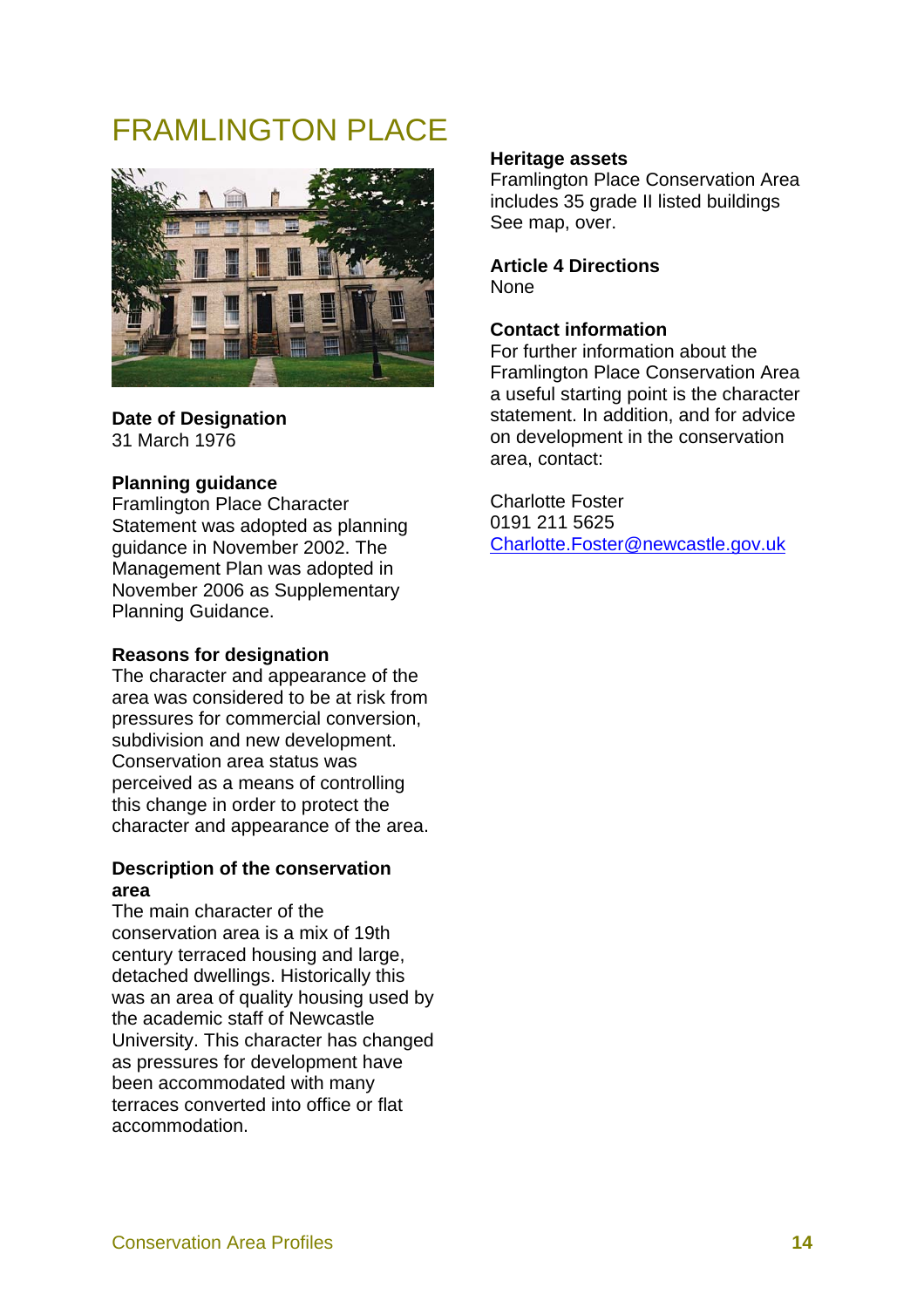

| Scale: 1:2500 @A4 | Date: 15/06/2010                                                               | Drawn by: SA | www.newcastle.gov.uk |
|-------------------|--------------------------------------------------------------------------------|--------------|----------------------|
|                   | ©Crown copyright. All rights reserved. Newcastle City Council. 100019569, 2009 |              |                      |

right. All rights reserved. Newcastle City Council, 100019569, 2009.